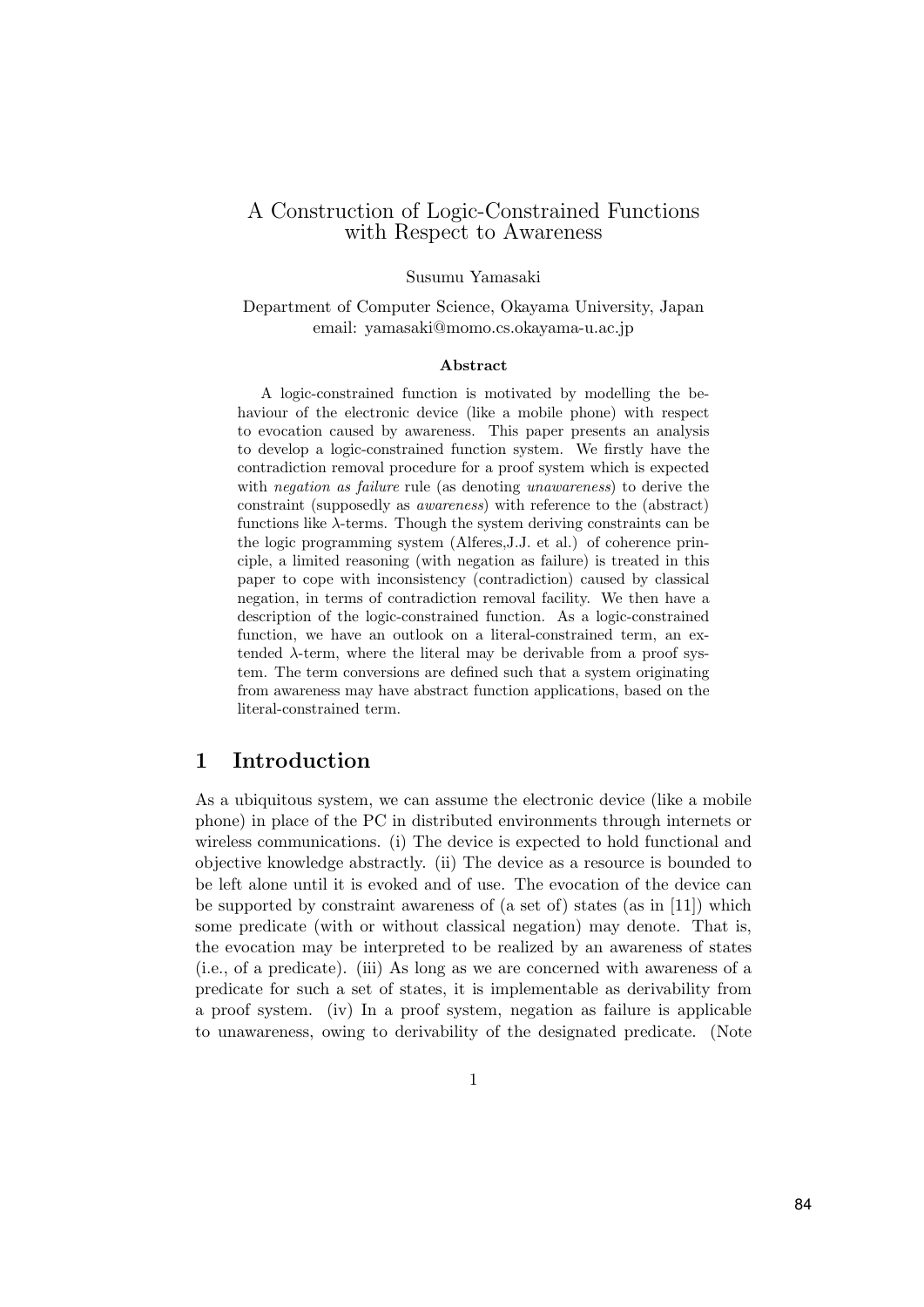that the closed world assumption is broader than negation as failure with reference to unawareness.)

Therefore we have an illustrative structure on logical awareness as in Table 1.

| Derivability basis | Evocation | Device                                                                     |
|--------------------|-----------|----------------------------------------------------------------------------|
|                    |           | A proof system $\Rightarrow$ Awareness $\Rightarrow$ Function construction |

Table 1: Logical awareness

We then have technical problems: (1) Function constructions constrained by predicates (constructions of logic-constrained function) are to be modelled for the mobile phone evoked by awareness of a state set. (2) If we regard awareness as caused by derivability from a proof system, paraconsistency should be denied. If a complementary pair of predicates with and without negation is derivable, one of them must be removed.

Regarding the problems, abstract functions have been deeply studied in the  $\lambda$ -calculus such that there were many compact textbooks among which we can see the one ([9]). From knowledge views on function applications, an analysis of the function (application) constrained by logic concerning awareness is also a problem. For the function to conceive logical awareness, the logic-constrained function may be constructed, where the logical formula (which constrains functions) is often interpreted as: procedure or process  $([12])$  and state set  $([11])$  possibly inducing space and/or time notions, such that the logical formula can be concerned with awareness of some agent. In this paper, the notion of the state set is adopted. The denotation of a state set is described by a predicate (with or without classical negation) which may be derived (deduced) from a proof system. As regards derivability, negation as failure in computational logic ([12]), the inference rule " $\not\vdash p \Rightarrow$  $~\sim p$  (or denoted as *not* p)" has been well studied. Unawareness may be defined in terms of negation as failure.

Motivated by the above problems, this paper is to analyze the logicconstrained function construction, where: (a) the logic programming system derives the literals with and without classical negation, by means of reasoning containing negation as failure, and (b) a logic-constrained function is defined by means of a combination of  $\lambda$ -terms with the logical formulae.

Regarding the logic programming system, the negative literals are as significant as positive ones, with reference to the closed world assumption, the default and/or negation as failure rules  $([2, 17])$ . As an analysis, we need the negation as failure to denote unawareness with a contradiction-free reasoning. As before pointed out for the second problem, a complementary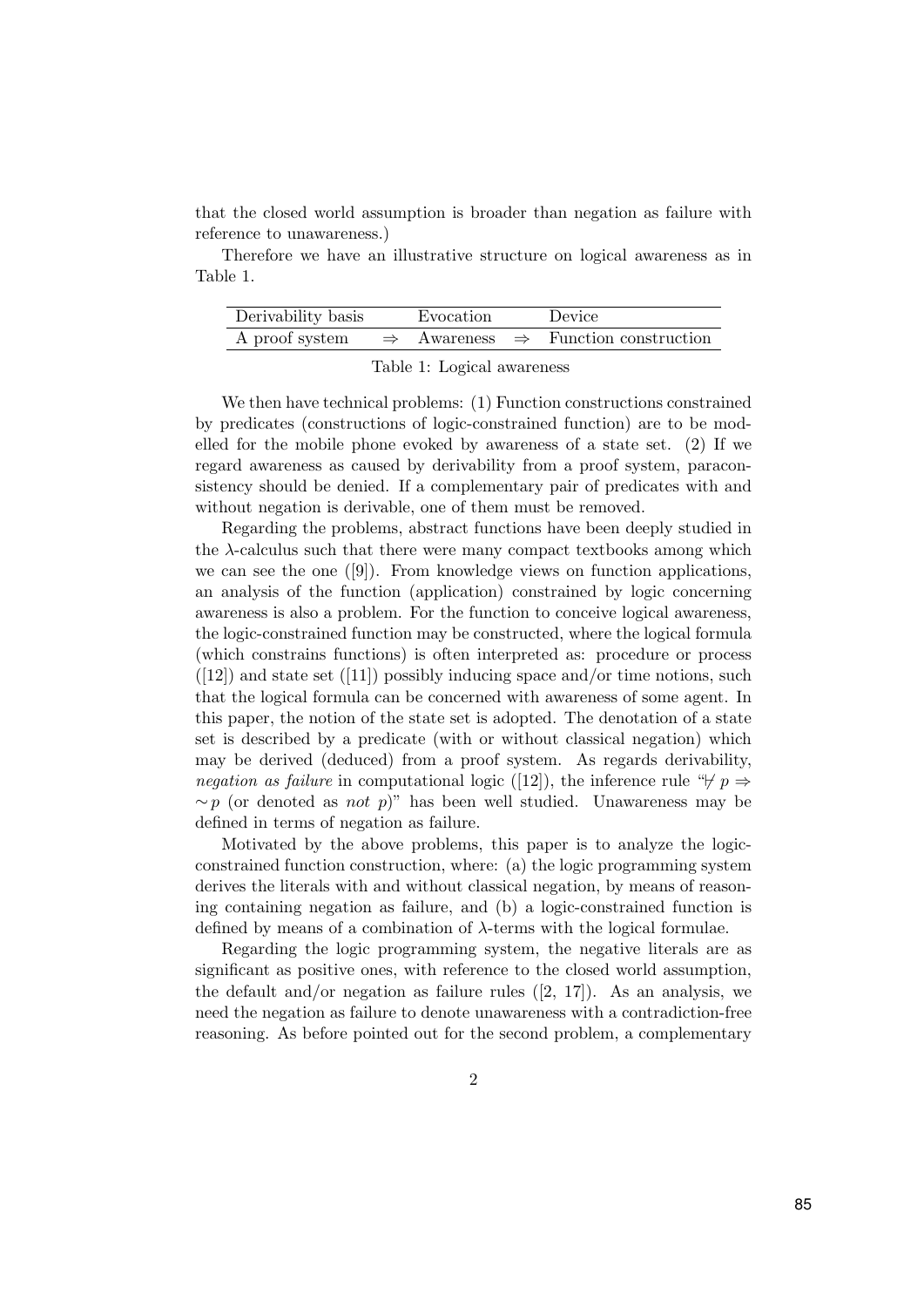pair of literals with and without classical negation causes a contradiction even with respect to awareness. That is, the contradiction is not allowed for logic-constrained function: the contradiction is to be removed from awareness view such that reasoning to remove contradiction must be restricted. Concerning the logic-constrained function, the established  $\lambda$ -calculus is fundamental and may be extended to the one where the  $(\lambda)$ -)term constrained by logical formulae is definable. This paper focuses on the definable terms generally denoting the logic-constrained functions, where the logic-constrained function is a  $\lambda$ -term with respect to awareness expressed by a logical formula. The awareness is regarded as caused by derivability from a proof system, while negation as failure for derivability supposedly denotes unawareness.

The paper of the analysis for logic-constrained functions is organized for the problem as motivations described here. In Section 2, the logic programming system is reviewed from the propositional logic version, where an idea of the contradiction removal is presented. Section 3 presents a contradiction removal procedure and its soundness is shown. In Section 4, we have an outlook on an extended  $\lambda$ -term with the literal (possibly containing classical negation) and its conversions. Section 5 gives comments regarding logic-constraints on the  $\lambda$ -term.

# 2 Logical Expressions

We now review the terminologies in propositional logic programming, as a proof system to possibly derive literals with and without classical negation. Negation as failure is to denote an unawareness, while contradiction caused by a pair of derivable literals (awareness) with and without classical negation must be removed by a limited reasoning.

- (1) A set of symbols to stand for propositions is assumed.
- (2) Two kinds of negation sign are taken: the classical negation " $\neg$ " and the negation as failure "∼".
- (3) A literal l is either an atom a, or a classical negation  $\neg a$  of an atom a. An atom is an expression consisting of a symbol to denote a proposition.

Classical negation vs. negation as failure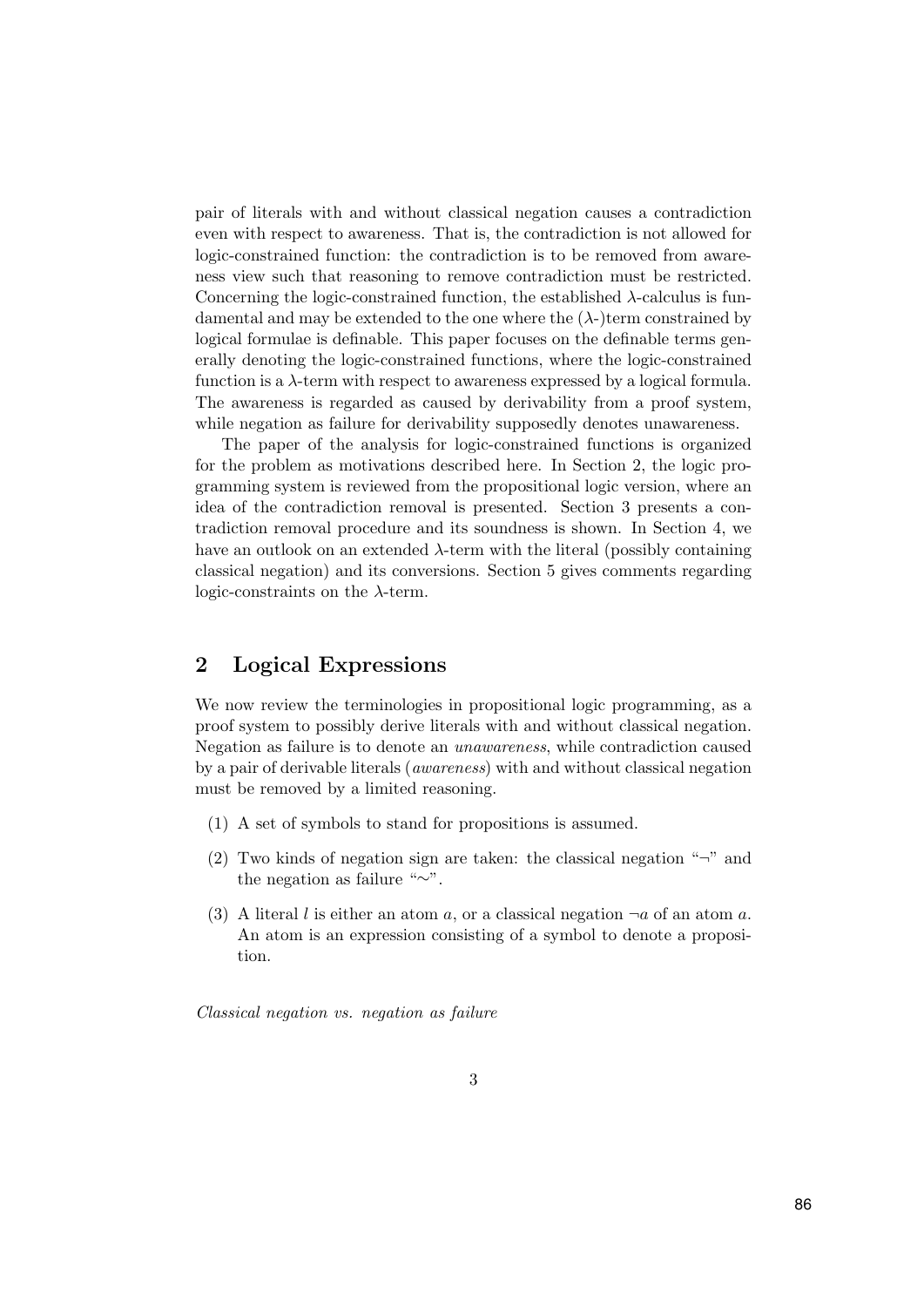The class of extended logic programs in the propositional logic is treated, where two kinds of negation may be contained. As a theory for the *literal*constrained term which would be mentioned later, an extended logic program (ELP, for short) is a set of clauses of the form

$$
l \leftarrow l_1, \ldots, l_m, \sim l_{m+1}, \ldots, \sim l_n \ (0 \leq m \leq n),
$$

where l and  $l_i$  are literals, and "∼" stands for the negation as failure (NAF, for short). The literal ∼l is called a negation-as-failure literal. The literal l of the clause is said to be its head, and the literal sequence  $l_1, \ldots, l_m$ ,  $\sim l_{m+1}, \ldots, \sim l_n$  is its body. The classical negation  $\neg l$  means

- (i)  $\neg a$  if  $l = a$ , and
- (ii) a if  $l = \neg a$ ,

for an atom a. The pair of literals a and  $\neg a$  is said to be complementary.

The expressions  $L, L_1, \ldots, L_m, \ldots, M, M_1, \ldots, M_n, \ldots$  are reserved to denote literals or negation-as-failure literals. The expressions  $\alpha, \alpha_1, \ldots,$  $\alpha_m, \ldots, \beta, \beta_1, \ldots, \beta_n, \ldots$  are reserved to denote sequences of literals or negation-as-failure literals.

A goal is an expression of the form  $\leftarrow l_1, \ldots, l_m, \sim l_{m+1}, \ldots, \sim l_n$  (0 ≤  $m \leq n$ , where  $l_i$  are literals. The goal of the form  $\leftarrow \sim m_1, \ldots, \sim m_q$  ( $q \geq 0$ ) is said to be a negative goal. The negative goal is the empty clause, denoted by  $\Box$ , if it contains no literal. For the ELPs, we must note a well established paraconsistent reasoning (which is regarded as a proof procedure to possibly derive literals) equipped with *coherence principle* ([1]):

"For any objective literal  $\neg l$ , if  $\neg l$  is entailed by the semantics, then  $\sim$  l is also entailed."

In the paper, a proof procedure with coherence principle is given, while some condition for the program to be consistent is shown.

We have an outlook on SLD resolution and negation as failure, where we can see [12, 17] among so many papers.

SLD resolution applied to goals is a rule to derive

$$
\leftarrow L_1, \ldots, L_{i-1}, M_1, \ldots, M_n, L_{i+1}, \ldots, L_m
$$

from a goal  $\leftarrow L_1, \ldots, L_{i-1}, l, L_{i+1}, \ldots, L_m$  and a clause  $l \leftarrow M_1, \ldots, M_n$  in the given ELP. That is, a literal  $l$  of a goal may be replaced by the body  $M_1, \ldots, M_n$  of a clause  $l \leftarrow M_1, \ldots, M_n$ , whose head is just the literal l.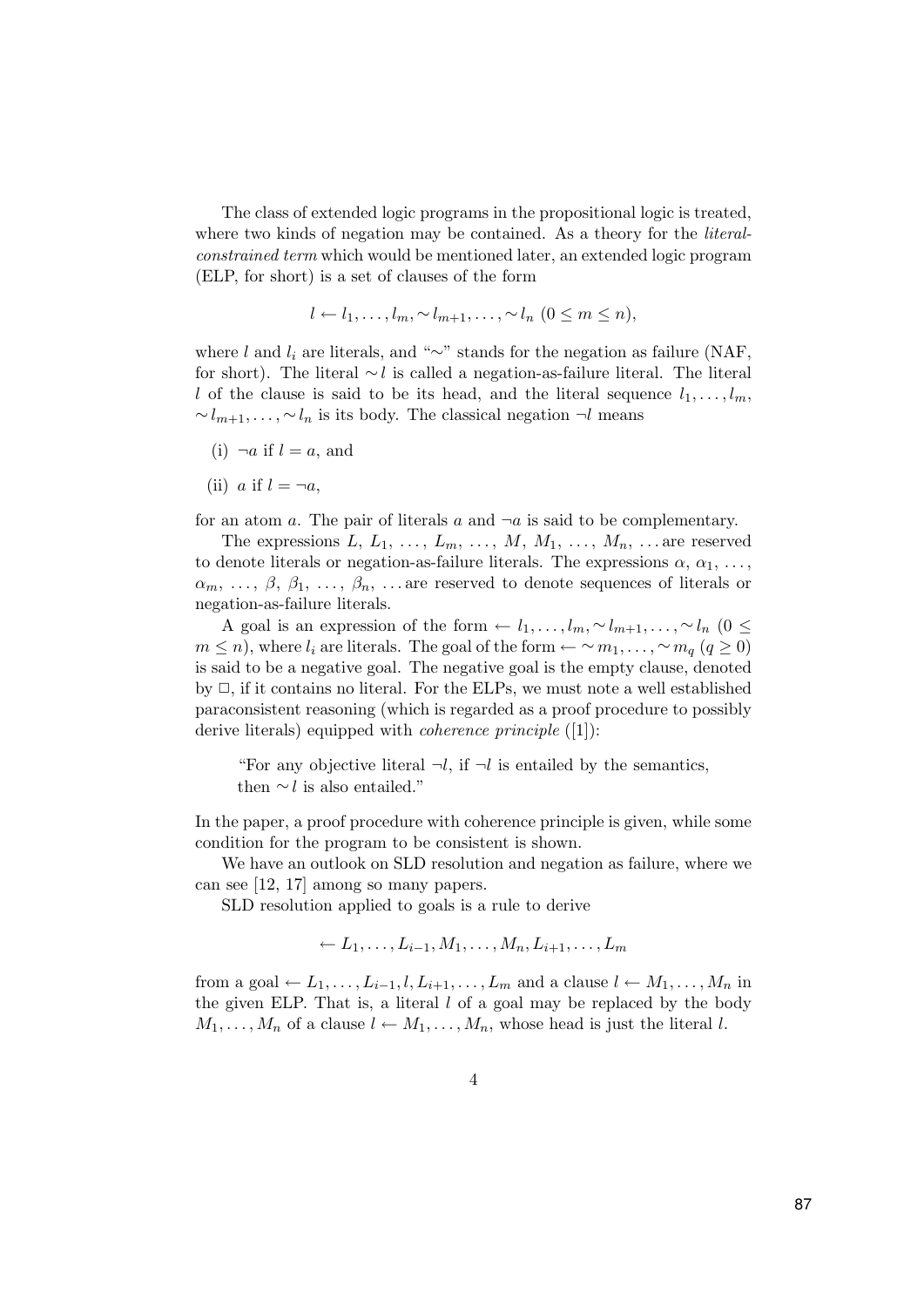Negation as failure is a rule to infer a negation-as-failure literal  $\sim$ l, when the literal  $l$  is not derived by some proof procedure. We refine negation as failure in relation to SLD resolution such that the succeeding and failing (derivations) of a goal (with reference to a given ELP) are defined recursively as follows:

- (i) The goal  $\leftarrow$  l succeeds if  $\leftarrow$  l is reduced to  $\Box$  by applying finitely many SLD resolutions.
- (ii) The goal  $\leftarrow$  l fails if one of following conditions holds:
	- (a) there is no clause whose head is the literal l.
	- (b) there are goals  $\leftarrow \alpha_1, L_1, \beta_1, \ldots, \leftarrow \alpha_n, L_n, \beta_n \ (n \geq 1)$ , derived by SLD resolutions for the goal  $\leftarrow$  l such that all the goals  $\leftarrow$  L<sub>1</sub>,  $\ldots, \leftarrow L_n$  fail.
	- (c) the goal  $\leftarrow \neg l$  succeeds.
- (iii) The goal  $\leftarrow \sim l$  succeeds if the goal  $\leftarrow l$  fails.
- (iv) The goal  $\leftarrow \sim l$  fails if the goal  $\leftarrow l$  succeeds.

Note the sense that if the goal  $\leftarrow$  l may succeed, then we may be aware of l.

#### Contradiction removal

Compared with the method of [1] involving the coherence principle, we have a different method of removing contradictory succeeding derivations of both the goal  $\leftarrow$  a and the goal  $\leftarrow$   $\neg a$ . If both goals may succeed, contradictory awareness of  $a$  and  $\neg a$  is made, which should be escaped.

Now assume a propositional ELP

$$
Q = \{r \leftarrow q, \neg q; q \leftarrow \sim p; p \leftarrow \sim q; \neg q \leftarrow\}.
$$

For the goal  $\leftarrow r$ , we have the derivation by SLD resolution: A goal  $\leftarrow r$  is reduced to a goal  $\leftarrow q, \neg q$ , as illustrated below.

$$
\begin{array}{c}\n\leftarrow r \\
\mid \\
\leftarrow q, \neg q\n\end{array}
$$
 (with a clause  $r \leftarrow q, \neg q$ )

The goal  $\leftarrow \neg q$  can succeed with the clause  $\neg q \leftarrow$ , where it is reduced to the goal  $\Box$  as shown below.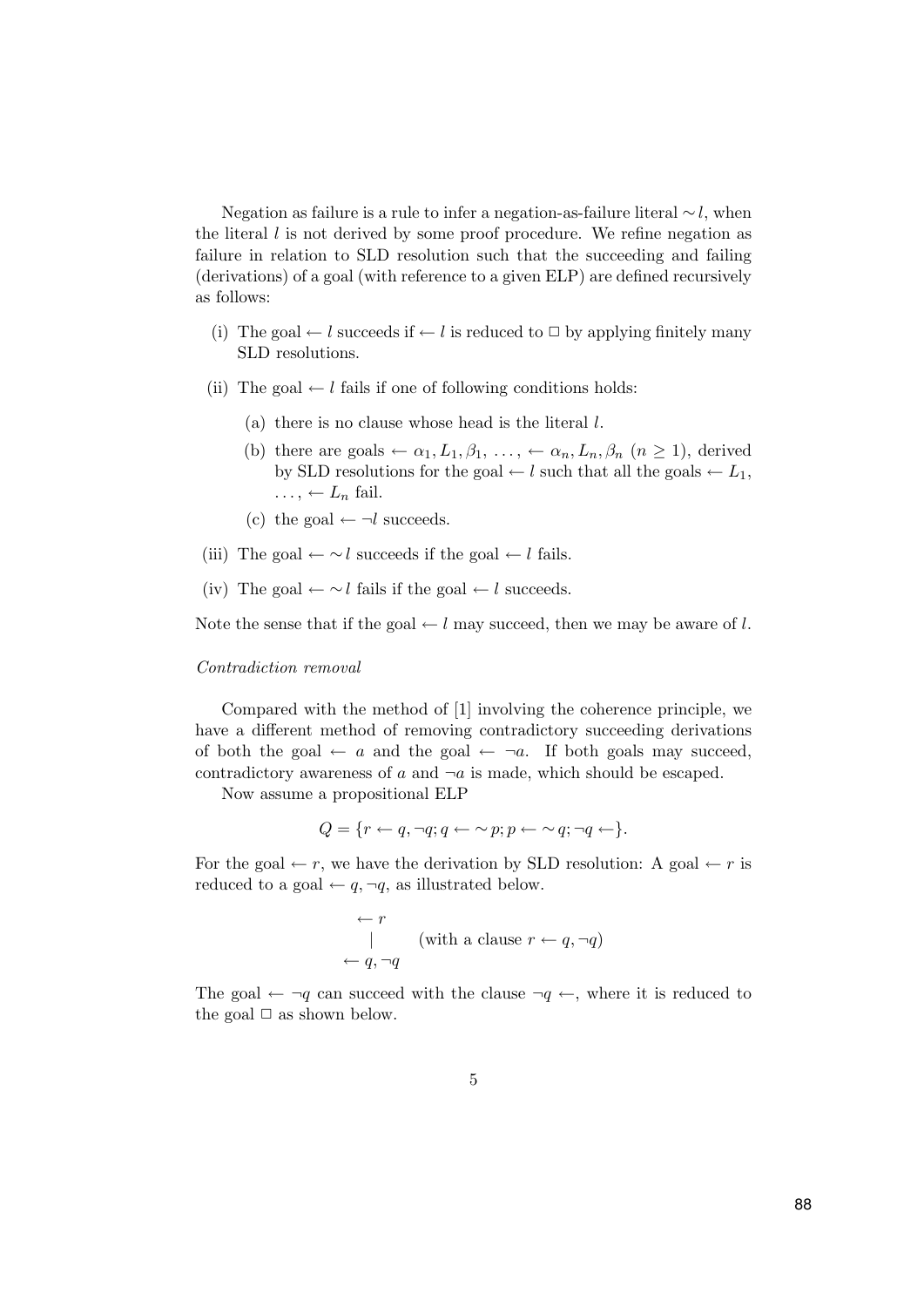$$
\begin{array}{c}\n\leftarrow \neg q \\
\mid \\
\Box\n\end{array}
$$
 (with a clause  $\neg q \leftarrow$ )

It follows that the goal  $\leftarrow q$ ,  $\neg q$  is reduced to the goal  $\leftarrow q$ , while the goal  $\leftarrow q$  cannot succeed, for contradiction removal, after the success of the goal  $\leftarrow \neg q$ .

Alternatively, if we have a derivation of the goal  $\leftarrow q$  to  $\Box$ , whose details is omitted, the goal  $\leftarrow q$ ,  $\neg q$  is reduced to the goal  $\leftarrow \neg q$ , which is to be suspended. Here we can see that the goal  $\leftarrow r$  cannot succeed. Finally the following requirements are implemented.

- (i) At most one of goals  $\leftarrow q$  and  $\leftarrow \neg q$  is permitted to succeed. (By means of some memory for the succeeding derivation to eliminate contradictions, the contradiction-free derivation is automated.)
- (ii) If the goal  $\leftarrow q$  succeeds, then the goal  $\leftarrow \neg q$  can be regarded as failing.

### 3 Reasoning Procedure

For reasoning to be apart from paraconsistency, we have two sets to be kept, which are to be transformed through succeeding and failing derivations:

- (i) the set of literals to remove contradictory succeeding derivations
- (ii) the set of negation-as-failure literals

The former set (i) is expressed by  $\Sigma$ ,  $\Sigma_1$ , ..., and the second one (ii) is by  $\Delta$ ,  $\Delta_1, \ldots$  Given an ELP P, the predicate  $suc_p(G; \Sigma_1; \Delta_1; \Sigma_2; \Delta_2)$  is derived, when a goal G succeeds with the assumed sets  $\Sigma_1$  and  $\Delta_1$ , to acquire the sets  $\Sigma_2$  and  $\Delta_2$ . The predicate  $fail_P(G;\Sigma_1;\Delta_1;\Sigma_2;\Delta_2)$  is derived, when a goal G fails with the assumed sets  $\Sigma_1$  and  $\Delta_1$ , to acquire the sets  $\Sigma_2$  and  $\Delta_2$ . Following the derivations as above, we have the rules. Intuitively the succeeding derivation expresses some awareness, while the failing derivation detects unawareness, in relation to negation-as-failure rules.

We assume an ELP P and have the relational representations of succeeding and failing derivations, where the relations  $suc_P$  and  $fail_P$  are defined simultaneously by recursion to be the least set satisfying the following closure. Because the relations demonstrate the implementation as procedural methods for the given ELP, they can be regarded as providing behaviours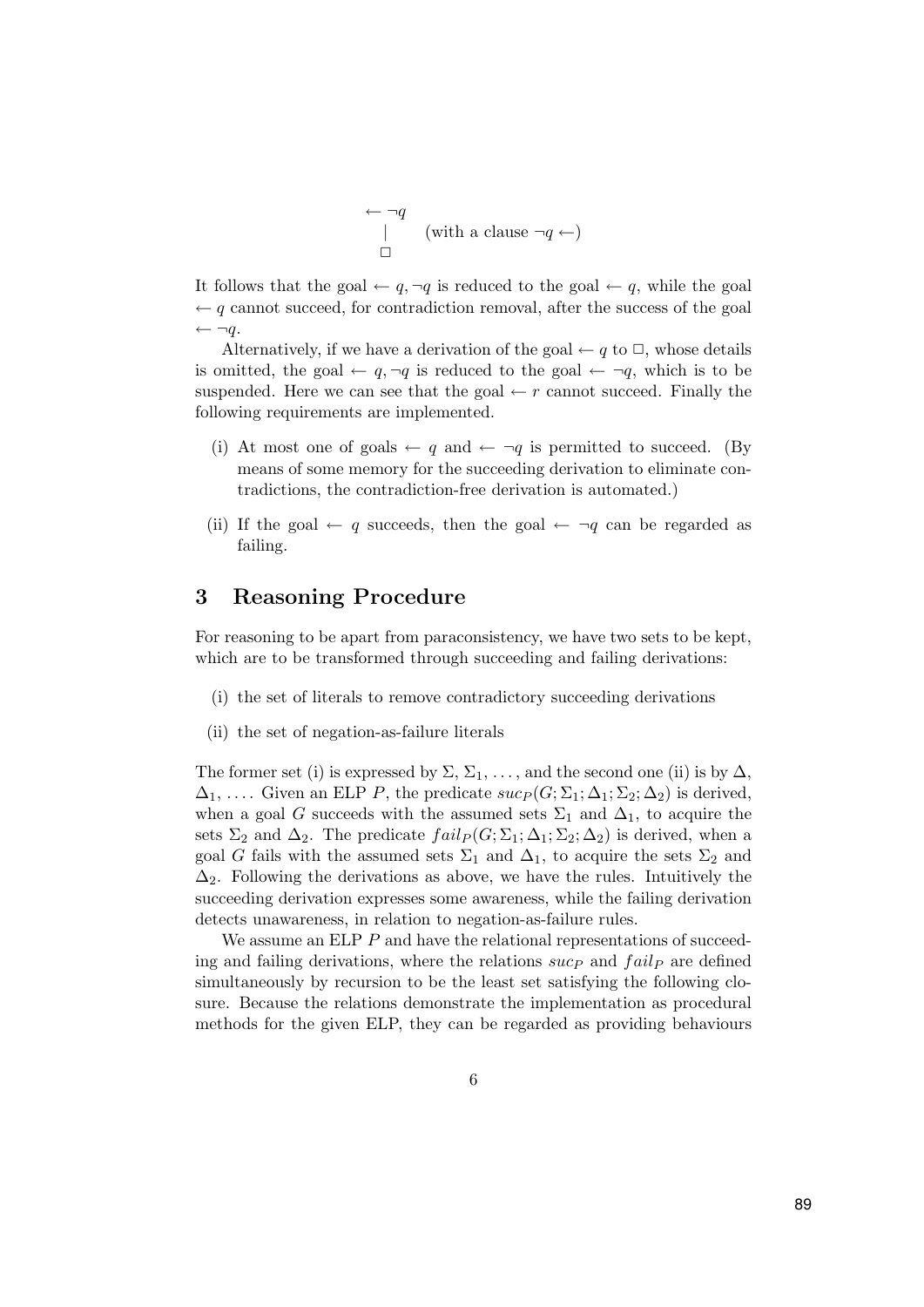such that the abstraction of the representation is more general than those in [19]. The subscript  $P$  for the ELP  $P$  may be omitted if it is clear in the context.

- (0)  $suc_P(\Box; \Sigma; \Delta; \Sigma; \Delta)$  for any  $\Sigma$  and  $\Delta$ .
- (1)  $suc_1 \leftarrow L_1, \ldots, L_{i-1}, M_1, \ldots, M_m, L_{i+1}, \ldots, L_n; \Sigma_1 \cup \{l\}; \Delta_1; \Sigma_2; \Delta_2)$ for  $\neg l \notin \Sigma_1$  and  $(l \leftarrow M_1, \ldots, M_m) \in P \Rightarrow$  $suc_P (\leftarrow L_1, \ldots, L_{i-1}, l, L_{i+1}, \ldots, L_n; \Sigma_1; \Delta_1; \Sigma_2; \Delta_2).$
- (2)  $suc_P (\leftarrow L_1, \ldots, L_{i-1}, L_{i+1}, \ldots, L_n; \Sigma_1; \Delta_1; \Sigma_2; \Delta_2)$  and  $\sim l \in \Delta_1 \Rightarrow$  $suc_P (\leftarrow L_1, \ldots, L_{i-1}, \sim l, L_{i+1}, \ldots, L_n; \Sigma_1; \Delta_1; \Sigma_2; \Delta_2).$
- (3)  $suc_1 \leftarrow L_1, \ldots, L_{i-1}, L_{i+1}, \ldots, L_n; \Sigma'_2; \Delta'_2; \Sigma_2; \Delta_2)$  and  $fail_P(\leftarrow l; \Sigma_1; \Delta_1 \cup \{\sim l\}; \Sigma_2'; \Delta_2') \text{ for } \sim l \notin \Delta_1 \Rightarrow$  $suc_P (\leftarrow L_1, \ldots, L_{i-1}, \sim l, L_{i+1}, \ldots, L_n; \Sigma_1; \Delta_1; \Sigma_2; \Delta_2).$
- (4) There is no clause in P, which contains l in the head  $\Rightarrow$  $fail_P(\leftarrow L_1, \ldots, L_{i-1}, l, L_{i+1}, \ldots, L_n; \Sigma; \Delta; \Sigma; \Delta)$  for any  $\Sigma$  and  $\Delta$ .
- (5) For any clause  $l \leftarrow M_1^j, \ldots, M_{n_j}^j \in P$   $(1 \leq j \leq k)$  of all the clauses which contain  $l$  in the head,  $fail_P(\leftarrow L_1, \ldots, L_{i-1}, M_1^j, \ldots, M_{n_j}^j, L_{i+1}, \ldots, L_n; \Sigma_j; \Delta_j; \Sigma_{j+1};$  $(\Delta_{i+1}) \Rightarrow fail_P(\leftarrow L_1,\ldots,L_{i-1},l,L_{i+1},\ldots,L_n;\Sigma_1;\Delta_1;\Sigma_{k+1};\Delta_{k+1}).$
- (6)  $suc_1(\leftarrow \neg l; \Sigma_1; \Delta_1; \Sigma_2; \Delta_2) \Rightarrow fail_1(\leftarrow l; \Sigma_1; \Delta_1; \Sigma_2; \Delta_2).$
- (7)  $fail_P(\leftarrow L_1, \ldots, L_{i-1}, L_{i+1}, \ldots, L_n; \Sigma_1; \Delta_1; \Sigma_2; \Delta_2)$  and  $\sim l \in \Delta_1 \Rightarrow$  $fail_P(\leftarrow L_1,\ldots,L_{i-1},\sim l,L_{i+1},\ldots,L_n;\Sigma_1;\Delta_1;\Sigma_2;\Delta_2).$
- (8)  $suc_P(\leftarrow l; \Sigma_1; \Delta_1; \Sigma_2; \Delta_2)$  for  $\sim l \notin \Delta_1$  ⇒  $fail_P (\leftarrow L_1, \ldots, L_{i-1}, \sim l, L_{i+1}, \ldots, L_n; \Sigma_1; \Delta_1; \Sigma_2; \Delta_2).$

We can see the characteristics of the relational representations:

- (a) If we have the relation  $suc_P(G; \emptyset; \emptyset; \Sigma; \Delta)$  for a goal G, the whole interpreter for the logic program can detect corresponding derivations. The literals of the goal  $G$  in the relation  $suc<sub>P</sub>$  are regarded as made aware of, while if the goal G is included in the relation  $fail_P$  then the literals of the goal is concerned with unawareness.
- (b) In the relation  $sucp(G; \emptyset; \emptyset; \Sigma; \Delta)$ , the set  $\Delta$  contains the extraction of negation-as-failure literals.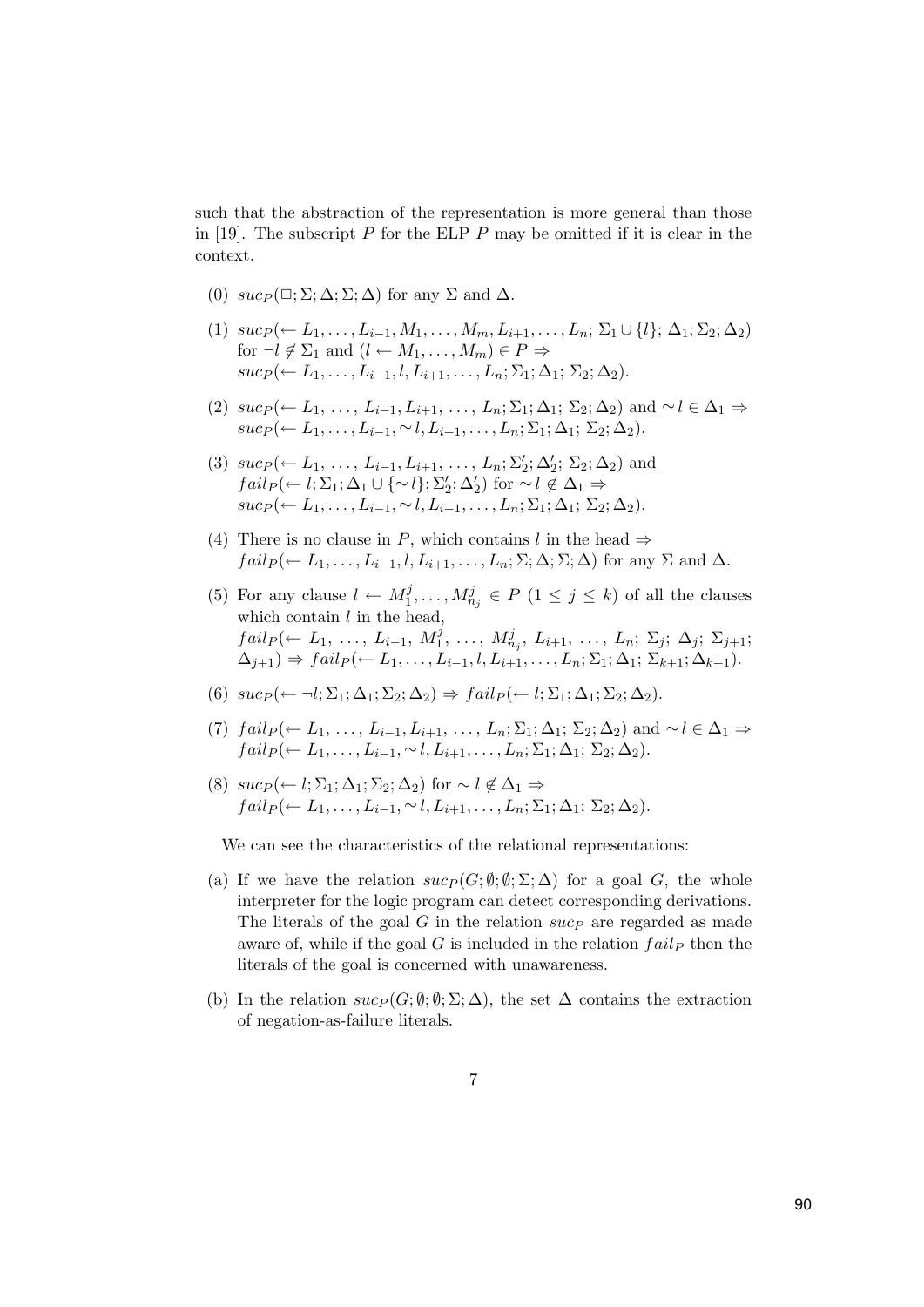(c) By the set  $\Sigma$  of the relation  $succ(P; \emptyset; \Sigma; \Delta)$ , we can trace the literals used for SLD resolution.

We see an illustration.

*Example.* Take a simple ELP  $P = \{p \leftarrow, \neg p \leftarrow\}.$ 

(i) Clearly we have the empty clause  $\Box$  from a goal  $\leftarrow p$  with a given clause  $p \leftarrow$  such that

$$
suc_P(\leftarrow p; \emptyset; \emptyset; \{p\}; \emptyset).
$$

(ii) Similarly we have  $suc_P(\leftarrow \neg p;\emptyset;\emptyset; \{\neg p\};\emptyset)$ . However, we cannot have

$$
suc_P(\leftarrow \neg p; \{p\}; \emptyset; \{\neg p\}; \emptyset),
$$

after that we have got  $suc_P (\leftarrow p; \emptyset; \emptyset; \{p\}; \emptyset)$ , as in the case of (i).

(iii) After we have got  $suc_P (\leftarrow p; \emptyset; \emptyset; \{p\}; \emptyset)$  which is concerned with awareness of the literal  $p$ , the inference rule gives

$$
fail_P(\leftarrow \neg p; \emptyset; \emptyset; \{p\}; \emptyset),
$$

which detects unawareness of the literal  $\neg p$ .

In the following sense, the relation  $succ$ , which may involve the effect of the relation  $fail_P$ , is sound. This is paraphrased to the sense of consistency that if a goal ← l succeeds, then ∼ l cannot be included in the set of negations-failure literals. It also contains an interpretation that awareness reasoned by the relation  $\sup$  is consistent with unawareness detected by the relation  $fail_P$ . The proof is made. Here we see its outline.

**Definition 3.1** For a set  $\Sigma$ , we define the set  $\tilde{\Sigma}$  to be  $\{\sim \neg l \mid l \in \Sigma\}$ .

**Theorem 3.2** Assume that  $suc_P (-l; \Sigma_1; \Delta_1; \Sigma_2; \Delta_2)$  such that  $\Sigma_1 = \Delta_1$  $= \emptyset$ . Then ∼  $l \notin \Delta_2 \cup \tilde{\Sigma_2}$ .

*Proof* (Outline) (1) By the definition of the relation  $suc_P$ ,  $\neg l \notin \Sigma_2$ . It follows that  $\sim l \notin \tilde{\Sigma_2}$ .

(2) On the contrary to the assumption that  $\sim l \notin \Delta_2$ , suppose that  $\sim l \in \Delta_2$ . Then, by the construction of the set  $\Delta_2$ , it follows that

$$
fail_P(\leftarrow l;\Sigma_1';\Delta_1';\Sigma_2';\Delta_2')
$$

for some sets  $\Sigma'_1, \Delta'_1, \Sigma'_2, \Delta'_2$  such that  $l \in \Delta'_1 \subseteq \Delta'_2 \subseteq \Delta_2$ . There are the following cases to support this relation  $fail_P$ .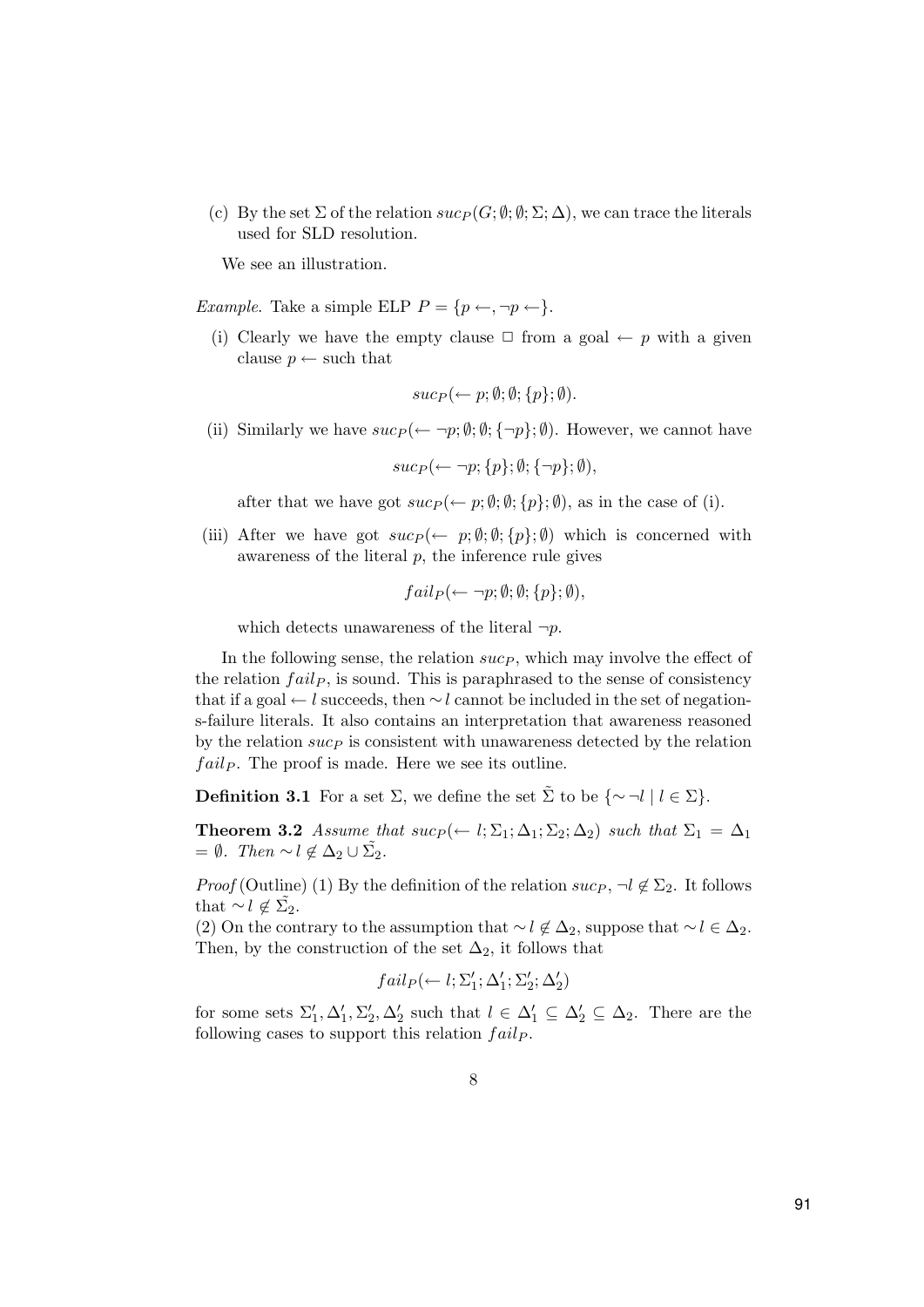- (i) In case that  $suc_P(\leftarrow \neg l; \Sigma_1'; \Delta_1'; \Sigma_2'; \Delta_2')$ , this contradicts the first assumption that  $suc_P \leftarrow l; \Sigma_1; \Delta_1; \Sigma_2; \Delta_2$ .
- (ii) In case that there is no clause whose head is  $l$  for the relation  $fail_P$ , this contradicts the first assumption that  $suc_1(\leftarrow l; \Sigma_1; \Delta_1; \Sigma_2; \Delta_2)$ such that there is some clause whose head is l.
- (iii) In case that  $fail_P(\leftarrow \sim m_1, \ldots, \sim m_n; \Sigma_1''; \Delta_1''; \Sigma_2''; \Delta_2'')$  for some sets  $\Sigma_1'', \Delta_1'', \Sigma_2'', \Delta_2'',$  which may be caused for some negative goal

$$
\leftarrow \sim m_1, \ldots, \sim m_n
$$

derivable from the goal  $\leftarrow$  *l*, it is concluded that  $n \neq 0$ . Otherwise, the negative goal  $\leftarrow \sim m_1, \ldots, \sim m_n$  is  $\Box$  and it contradicts the relation  $fail_P$ . For the negative goal

$$
\leftarrow \sim m_1, \ldots, \sim m_n,
$$

there is some literal  $m_i \notin \Delta_1''$   $(1 \leq i \leq n)$  such that  $suc_p(\leftarrow m_i; \Sigma_1''; \Delta_1'';$  $\Sigma_2''$ ;  $\Delta_2''$ ), because of the relation fail<sub>P</sub>. On the assumption that ∼ m<sub>i</sub>  $\in \Delta_2$ , we repeat the same discussion. We finally reach the case that:

$$
fail_P(\leftarrow \sim m_1^f, \ldots, \sim m_n^f; \Sigma_1^f; \Delta_1^f; \Sigma_2^f; \Delta_2^f)
$$

for some sets  $\Sigma_1^f, \Delta_2^f, \Sigma_2^f, \Delta_2^f$ , but there is no literal  $\sim m_i^f$  such that  $\sim m_i^f \notin \Delta_1^f$ . This causes the case that  $\leftarrow \sim m_1^f, \ldots, \sim m_n^f = \Box$ , which contradicts that  $fail_P(\leftarrow \sim m_1^f, \ldots, \sim m_n^f; \Sigma_1^f; \Delta_2^f; \Sigma_2^f; \Delta_2^f)$ . This concludes the proof.

Q.E.D.

# 4 Literal-Constrained Term

We here have the form: a constrained literal followed by a (function) term, where

- (a) the literal is derivable from some proof system like the logic programming system such that the literal may be interpreted as awareness (of an agent), and
- (b) the function term is held (by an agent) under the awareness of the literal,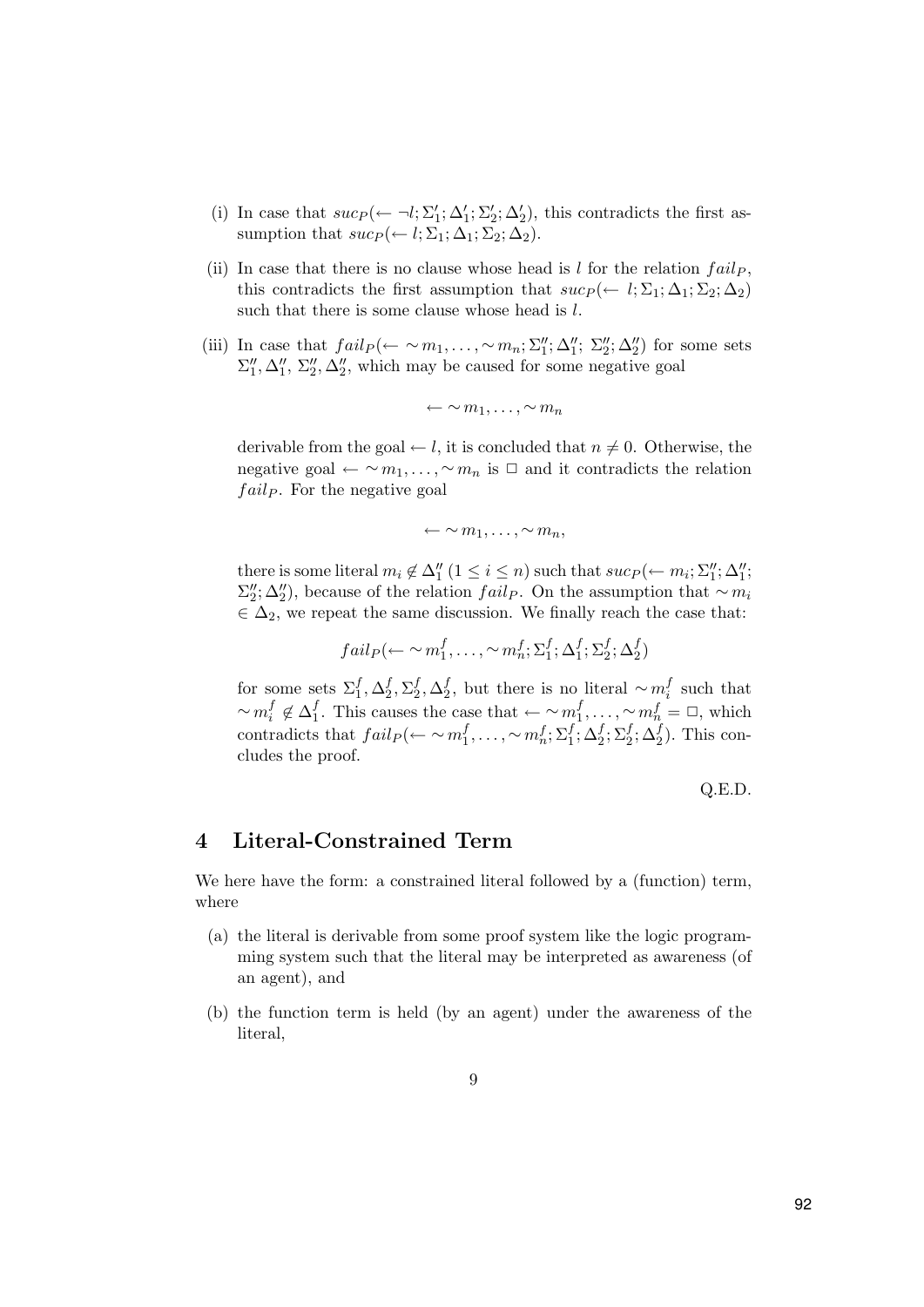such that the form may be regarded as denoting a behaviour of an agent.

#### Syntax

An extended term from the original is shown below, where a logicconstraint may be made by a literal. If we prefer to the ELP, which derives literals, then the derivable literals may be constraints.

Definition 4.1 On the assumption of a proof system (say, Γ), a literalconstrained term (term, for short) is recursively defined as follows:

- (i) If x is a variable, then x is a term.
- (ii) If M, N are terms, then  $(M N)$  is a term.
- (iii) If x is a variable and M a term, then  $(\lambda x.M)$  is a term.
- (iv) If p is a literal and M a term, then  $p < M >$  is a term.

#### Semantics

By the term  $p < M$  > with some system Γ (which may possibly be the ELP in the previous section), we mean that:

- If p is derivable from  $\Gamma$ , then the term M is supported.
- Unless p is derivable from  $\Gamma$ , then the term M is not supported.

When the ELP may be taken as a proof system  $\Gamma$ , the contradiction removal procedure is significant, because  $p < M >$  and  $\neg p < M >$  cannot be coherent.

#### Illustration

Assume the following functional program.

 $Even(x) = \textbf{if } x = 0 \textbf{ then } true$ else if  $x = 1$  then false else  $Odd(x-1)$ 

 $Odd(x) = if x = 0 then false$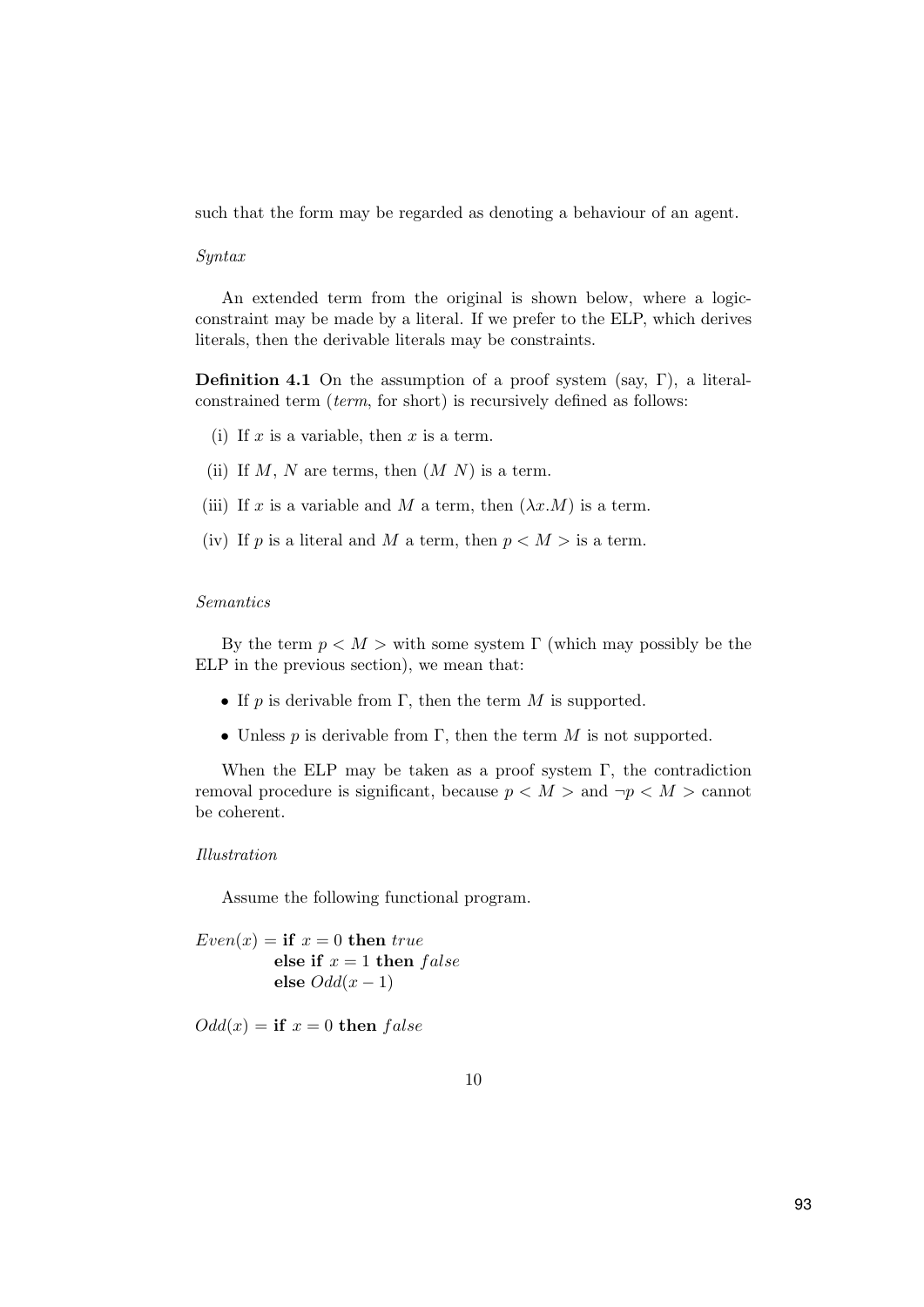else if  $x = 1$  then  $true$ else  $Even(x-1)$ 

As a standard way, by means of a *fixed point operator*:

Let  $Y = \lambda f.(\lambda x.f(x x))(\lambda x.f(x x)),$ 

Let  $evenfn = \lambda g.\lambda n.$  (if  $n = 0$  then true else if  $n = 1$  then  $false$ else  $q(-n\ 1)$ Let  $oddfn = \lambda f.\lambda m.$  (if  $m = 0$  then  $false$ else if  $m = 1$  then  $true$ else  $f(-m 1)$ Let  $even = Y (evenfn oddfn)$ Let  $odd = Y$  (oddfn evenfn)

The terms "evenfn" and "oddfn" may be included in the expressions such as:

$$
p < \text{even} \, f \, n > \, \text{and} \, q < \text{odd} \, f \, n > \, ,
$$

where the literals may denote awareness, which acknowledges the application of  $p < even f n >$  to  $q < odd f n >$  for the usual term (even fn oddfn) to even, and vice versa for the term  $(oddfn\; evenfn)$  to odd.

#### Condition and conversion

By the expression  $p \longrightarrow q$ , we mean that if p is derivable from Γ, then q is derivable from Γ.

In addition to the standard  $\alpha$ ,  $\beta$ , and  $\eta$  conversions, the following two conversions are to be presented:

$$
(\gamma 1) \ \frac{(pq)}{q<(M\ N)>}\ \hspace{-.3cm} p\longrightarrow q
$$

$$
(\gamma 2) \frac{(\lambda x. p < M >)}{p < \lambda x. M>}
$$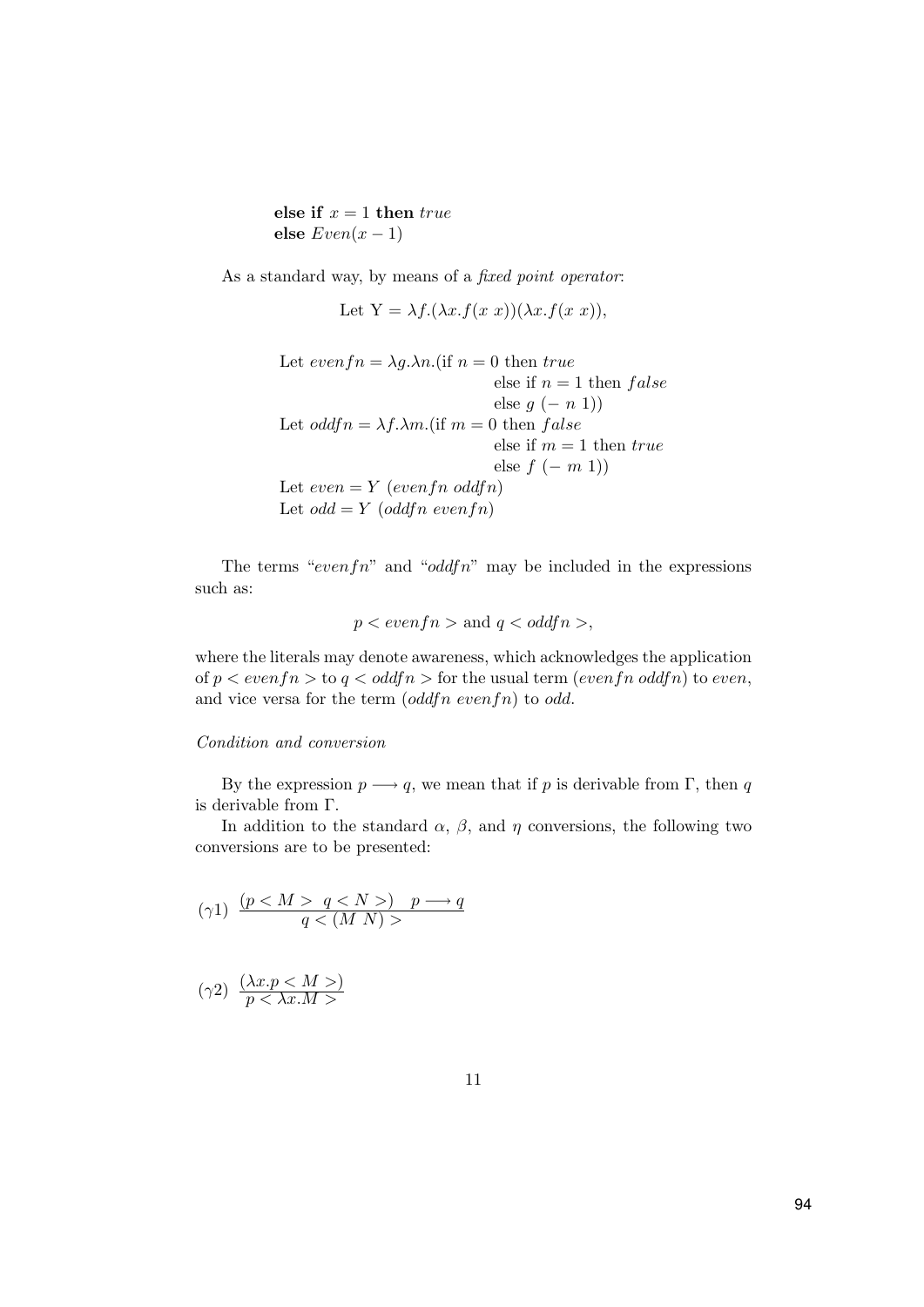Assume the program.

 $f(x) =$  if  $x = 0$  then 1 else  $x \times f(x - 1)$ Let  $factorial = Y$   $factorialfn$ , Let  $factorialfn = \lambda f.\lambda x.(((iszero \ x) \ 1) \ (times \ x \ (f \ (-x \ 1))))$ ,

where the  $\lambda$ -term  $((B X_1) X_2)$  can denote the conditional sentence if B then  $X_1$  else  $X_2$ . If we have the fixed point operator  $p < Y >$ , the if-part  $q < (iszero 0)$  1 >, and the else-part

$$
r < Times \; x \; (f \; (- \; x \; 1)) > \\
$$

such that  $p \longrightarrow q$  and  $q \longrightarrow r$ , then

 $r < Y$  factorial  $fn > r <$  factorial >.

The relation  $\Rightarrow^*$  denotes a reflexive and transitive closure based on  $\alpha$ ,  $β, η, γ1$  and  $γ2$  conversions.

Church-Rosser theorem

Because

- (a) the calculus for terms constructed by using only (i), (ii) and (iii) conceives the Church-Rosser Theorem, and
- (b)  $\alpha$ ,  $\beta$  and  $\eta$  conversions are commutative with  $\gamma$ 1 and  $\gamma$ 2 conversion applications,

we may see that the term constructed by Definition 4.1 is transformed to a *normal form* (which any conversion except  $\alpha$  cannot be applied to) uniquely up to  $\alpha$  conversion, with respect to the relation  $\Rightarrow^*$ , if the term has one. It is stated as:

**Theorem 4.2** If the term M has a normal form, it is unique up to  $\alpha$  conversion.

*Proof* (Outline) Applications of  $\gamma$ 1 and  $\gamma$ 2 may be sound with respect to the transformation to the normal form by the following senses:

Assume two terms  $M$  and  $N$  whose normal forms are  $M_{normal}$  and  $N_{normal}$ , respectively. For any terms  $M_1$  and  $N_1$  such that

$$
M \Rightarrow^* M_1 \Rightarrow^* M_{normal}, \text{ and}
$$
  

$$
N \Rightarrow^* N_1 \Rightarrow^* N_{normal},
$$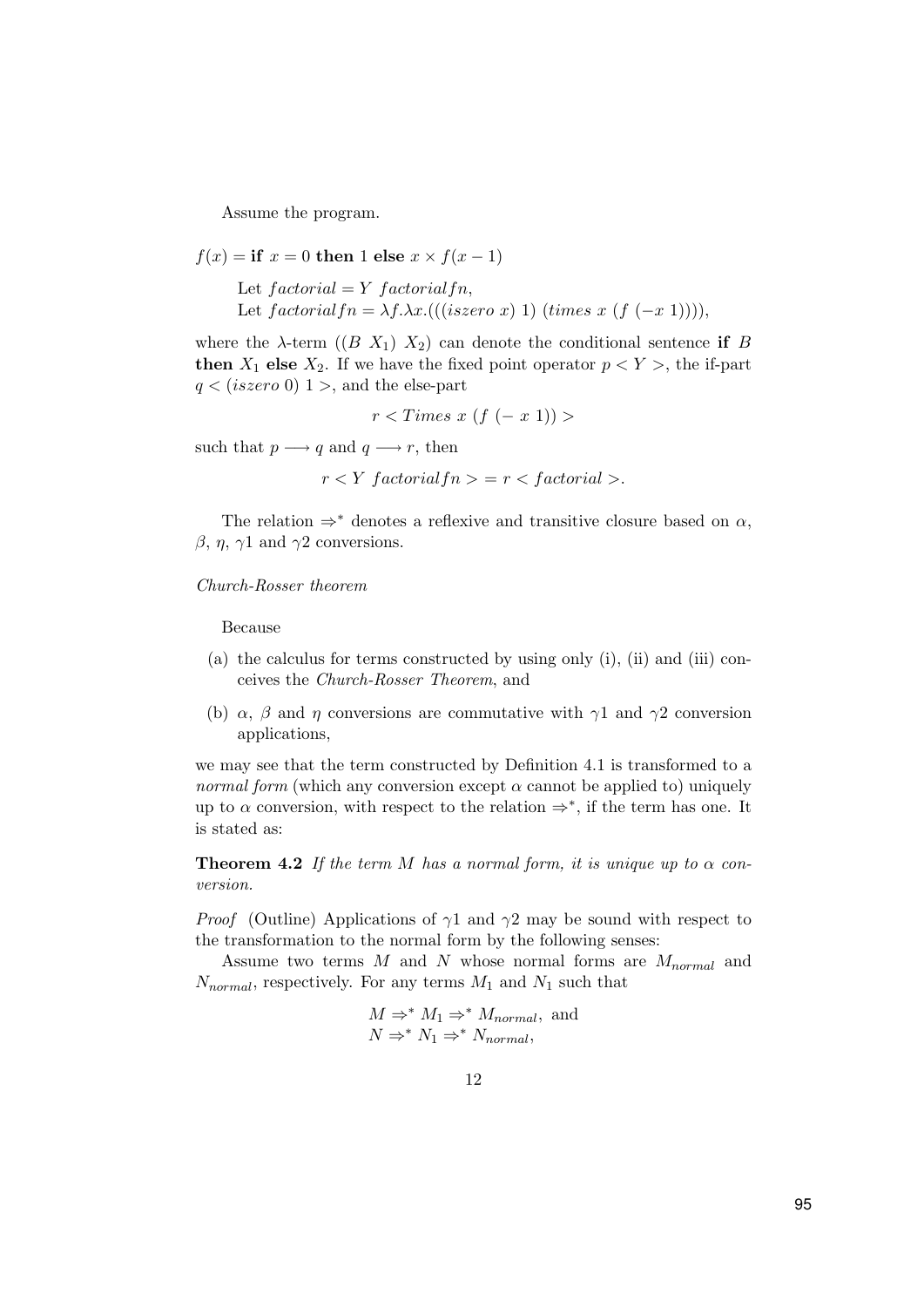we have:

$$
\frac{p < M > \Rightarrow^* p < M_1 > \quad q < N > \Rightarrow^* q < N_1 >}{\underline{(p < M_1 > \quad q < N_1 >) \quad p \longrightarrow q}}{\underline{q < (M_1 \ N_1) >}} \newline \frac{q < (M_1 \ N_1) >}{\textcolor{blue}{q < M_{normal} \ N_{normal}}} \newline \newline \textcolor{blue}{\sum_{i=1}^{n} \frac{1}{\textcolor{blue}{q \rightarrow M_{normal} \ N}}}
$$

with respect to  $\gamma$ 1 conversion, and

$$
\frac{\lambda x.p < M >} \frac{p < M> \Rightarrow^* p < M_1 >}{\lambda x.p < M_1 >} \frac{\lambda x.p < M_1 >}{p < \lambda x.M_1 >}
$$

with respect to  $\gamma$ 2 conversion such that we intuitively see the induction for the proof.  $Q.E.D.$ 

If we adopt the ELP P as a formal system  $(\Gamma \text{ as above})$ , whether

 $p \longrightarrow q$ 

can be determined by reasoning that on condition that we have  $suc_P(\leftarrow)$  $p; \emptyset; \emptyset; \Sigma; \Delta)$ , we then have  $suc_P(\leftarrow q; \Sigma; \Delta; \Sigma'; \Delta')$  for  $\Delta \subseteq \Delta'$  and  $\Sigma \subseteq \Sigma'$ .

# 5 Concluding Remarks

The problem of treatments for the logic-constrained function is related to the backgrounds: (i) Logic and database views are fundamental to analyze knowledge structure ([14, 17]), to understand dynamic structure with reference to knowledge ([15, 16]). (ii) Process algebra deals with sequence structure of communications (evaluations) ([10, 13]) even for distributed systems ([5]). (iii) The logic programming system (in computational logic) contains the notion of negatives such that both classical negation (in the literal regarding awareness) and negation as failure (regarding unawareness) are combined for more powerful representations ([1]).

For a literal-constrained term, the literal should be derivable from an indicated proof system. If derivability is concerned with awareness, the term (as a function application) is regarded as originating from awareness with constraint. In this paper, the logic programming system with a contradiction removal procedure is presented, not allowed to be paraconsistent.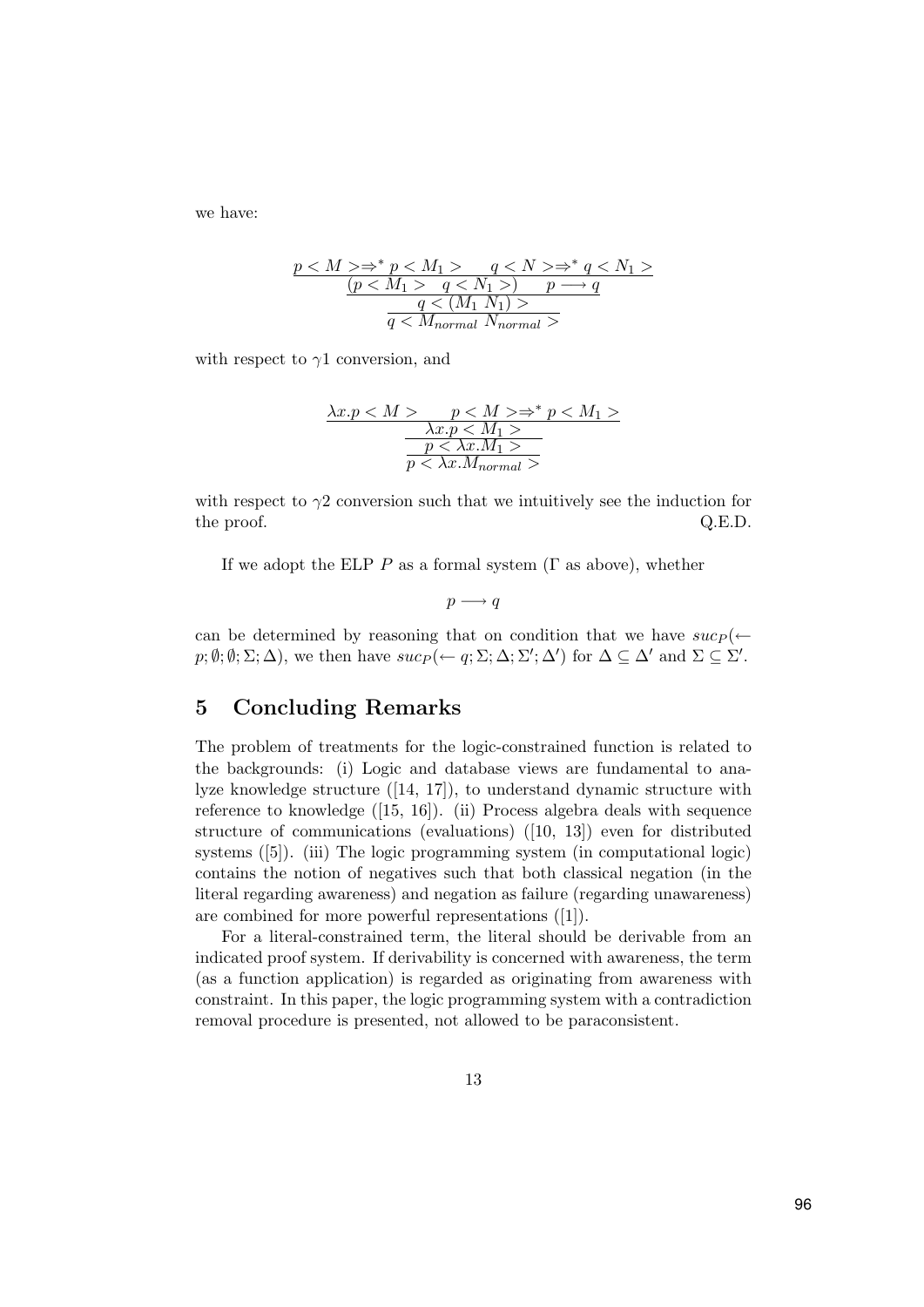As regards awareness in terms of derivability, we can also have the formal systems: hybrid logic (with modality and nomination) (as in [3]), and action  $logic$  (as in [8]).

With reference to actions like those of [15, 16], analyses of whether or not we can apply them to the literal-constrained term are needed.

As the proof system itself, we summarize some points on specific expressiveness of the ELP. (1) This paper presents an abstract representation of reasoning for its application to the reasoning of contradiction removal regarding derivability vs. awareness, independent of abduction reasoning as in [4, 6]. (2) The backgrounds of soundness of succeeding and failing derivations may be closely related to model theory, following [1, 19]. (3) The notion of exceptions for each literal to be constrained by is implementable in the derivations we present, while we may apply weak negation to it as in [20]. (4) There is a problem of whether or not a non-grounded version of the literals (for awareness constraints) may be built in the proof system to derive literals for constraints. A non-grounded version of negation as failure is relevant to the discussions as in [17, 18].

### References

- [1] Alferes, J.J., Damásio, C.V. and Pereira, L.M., A logic programming system for nonmonotonic reasoning, J. of Automated Reasoning, 14, pp.93- 147, 1995.
- [2] Besnard,P., An Introduction to Default Logic, Springer-Verlag, 1989.
- [3] Brauner,T., Natural deduction for hybrid logic, JLC, 14, 3, pp.329–353, 2004.
- [4] Brogi,A., Lamma,P., Mancarella,P. and Mello,P., A unifying view for logic programming with non-monotonic reasoning, Theoretical Computer Science, 184, 1-2, pp.1-59, 1997.
- [5] Bruns,G., Distributed Systems Analysis with CCS, Prentice-Hall, 1996.
- [6] Dung,P.M., An argumentation-theoretic foundation for logic programming, J. of Logic Programming, 22, pp.151–177, 1995.
- [7] Gelfond,M. and Lifschitz,V., The stable model semantics for logic programs, Proc. of 5th ICLP, pp.1070–1080, 1988.